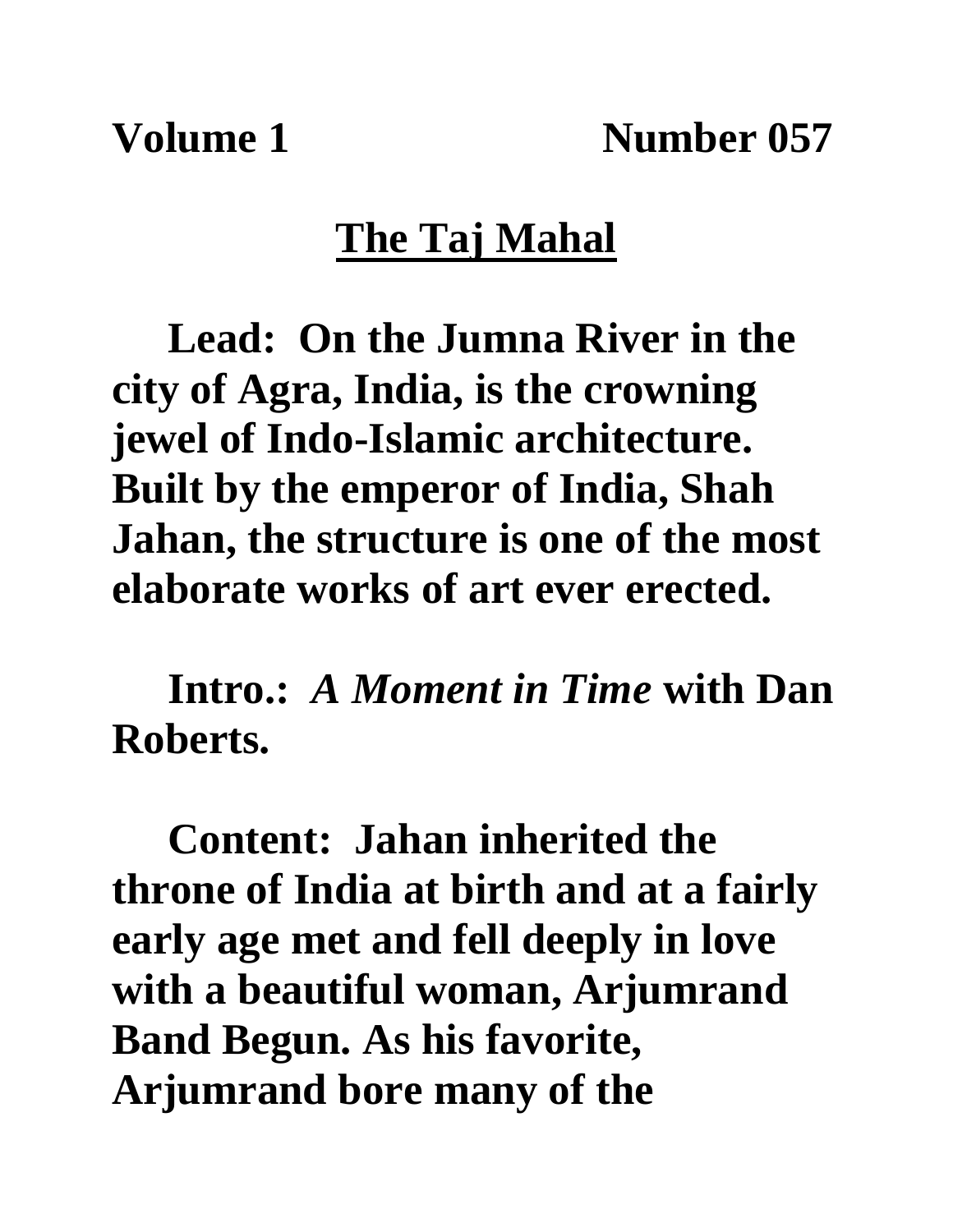**emperor's children and they lived happily until in 1631 she died during childbirth - her fourteenth in eighteen years. So devastated was Jahan by her death that he locked himself in his room for many days. When he emerged he sent for India's finest architects, sculptors and craftsmen. Construction started shortly after the queen's death and for more than a year twenty thousand people worked to complete her tomb. Finished in 1648 it is set in a huge rectangular park and towers 187 feet above the river.** 

**The center dome is surrounded by four marble-faced minarets, one at each corner. On a lower level a mosque dominates the western side. It is matched by an assembly hall on the**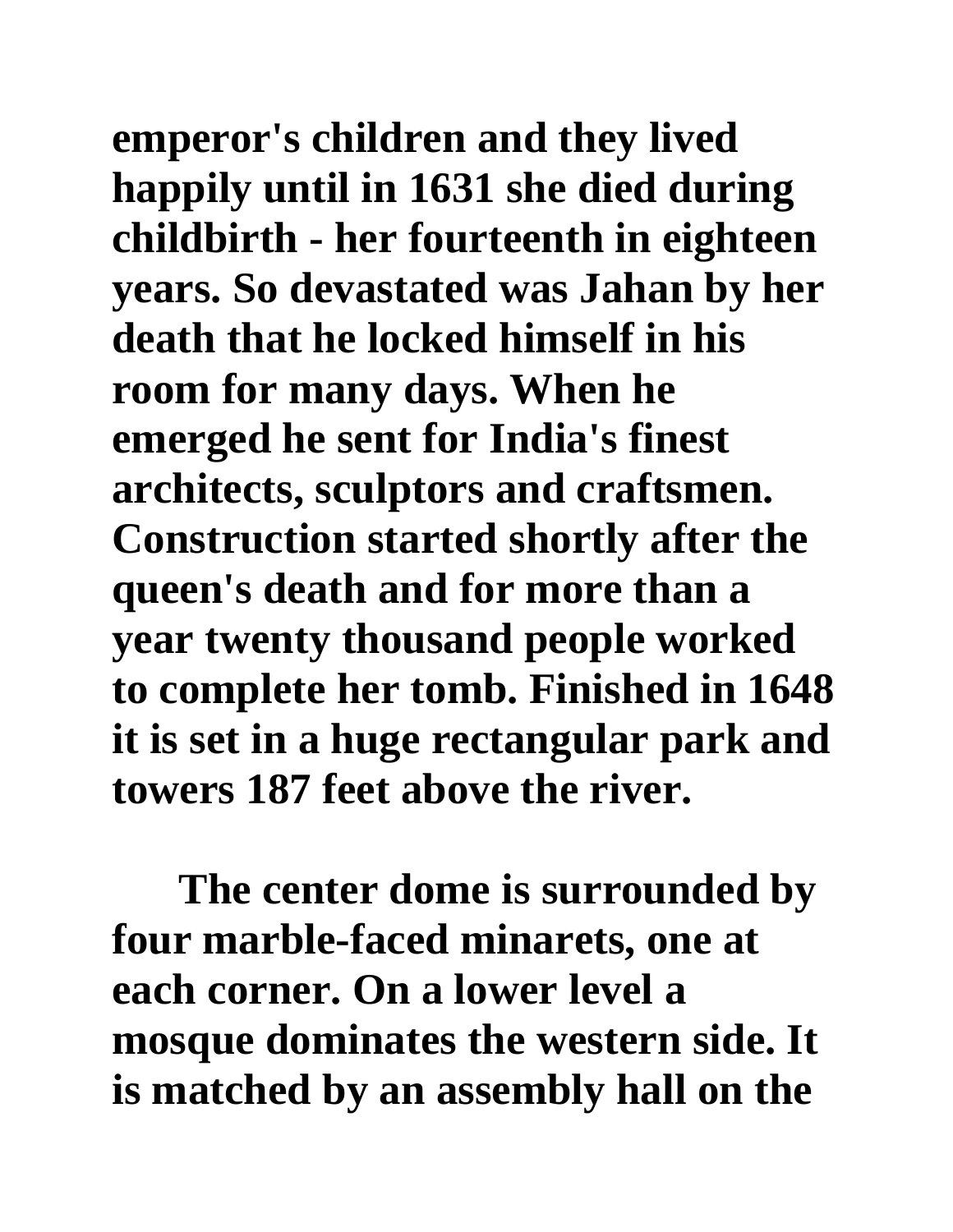**east. At the heart of the white marble building is the burial chamber.**

**Originally the emperor intended to build a duplicate in black marble for himself on the opposite bank of the river connected to his wife's tomb by a bridge. However, in 1658, before Shah Jahan could realize his ambition, he died. He is buried with his beloved Arjumrand in the Taj Mahal.**

**"A Moment in Time" is produced at the University of Richmond. This is Dan Roberts.**

## **Resources**

**Carroll, David.** *The Taj Mahal***. New York, NY: Newsweek Publishing Company, 1973.**